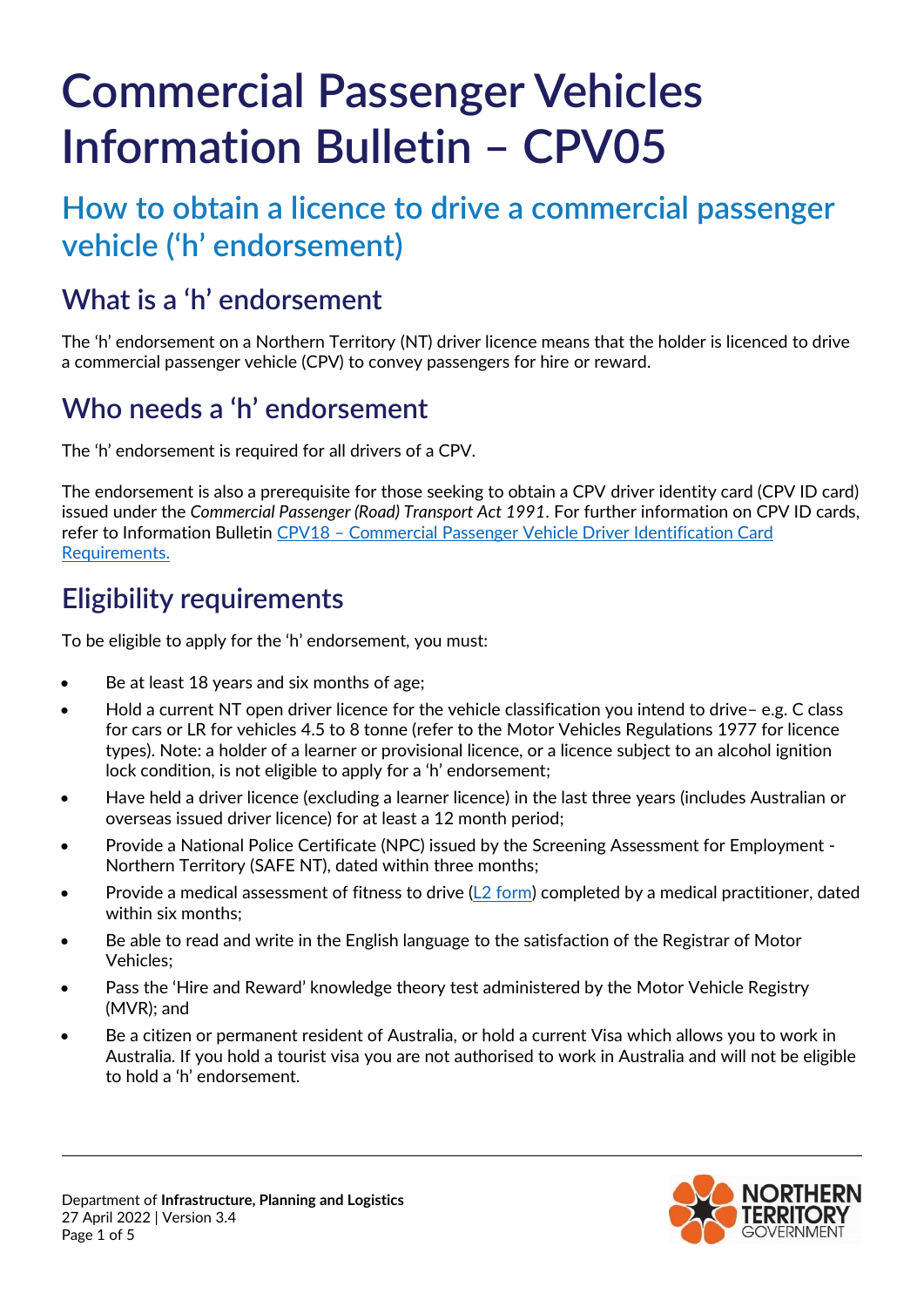## **How do I apply for a 'h' endorsement**

**Ridesharing drivers** – Apply online at [www.nt.gov.au/ridesharing.](http://www.nt.gov.au/ridesharing)

**All other CPV categories** – Complete the application form *CPVF05 – [Application/Renewal for licence to](https://nt.gov.au/driving/industry/cpv-information-bulletins-forms)  [drive a commercial passenger vehicle \('h' endorsement\)](https://nt.gov.au/driving/industry/cpv-information-bulletins-forms)*, and submit in person to your nearest MVR office along with all original documentation (as listed above in the eligibility requirements section).

**Important Notes:** Incomplete applications will not be accepted. Successful applicants will receive a new NT driver licence endorsed with a 'h' – as these licences are printed at a secure location, it can take up to 28 days before you receive your new licence in the mail. You can start driving a CPV using your current NT driver licence and the receipt for the 'h' endorsement while waiting for your new licence to arrive.

## **National police certificate**

Before approving an application for a 'h' endorsement, the Registrar of Motor Vehicles must be satisfied the applicant is fit and proper. Fit and proper assessments include reviewing NPC records, traffic offence history, records of complaints and any other matter considered relevant in determining a person's character.

Applications for the NPC must be made directly to SAFE NT by the applicant. NPC's may take up to eight weeks to be provided therefore it is advisable to apply as soon as possible to avoid delays.

You can apply for a NPC online at [www.forms.pfes.nt.gov.au/safent](https://forms.pfes.nt.gov.au/safent/) or at your nearest NT Police Station. You may elect to have SAFE NT email your results direct to the Department (for online applications only). A priority service is available by personally attending the SAFE NT office in Darwin (additional fees will apply).

NPC's are valid for three months from the date of issue. Any certificates older than three months will not be accepted.

If there are disclosable outcomes on your NPC, a fit and proper assessment will be conducted by the CPV Office. You should allow 10 working days for the initial assessment process.

For further information please see Information Bulletin *CPV03 – [Fit and Proper Assessments and](https://nt.gov.au/driving/industry/cpv-information-bulletins-forms)  [Disqualifying Offences for the Commercial Passenger Vehicle Industry](https://nt.gov.au/driving/industry/cpv-information-bulletins-forms)*.

**Important Note:** Copies of NPCs will not be accepted unless they have been certified by a Justice of the Peace or a Police Officer.

#### **Medical Assessment**

You are required to provide a medical assessment to determine your fitness to drive a CPV. This assessment may be carried out by a medical practitioner of your choice, and is at your own expense.

The medical assessment is based on national Assessing Fitness to Drive guidelines. Your completed assessment is valid for six months from the date of issue.

Further information and the L2 medical assessment of fitness to drive form can be found at [www.nt.gov.au/driving/licences.](http://www.nt.gov.au/driving/licences)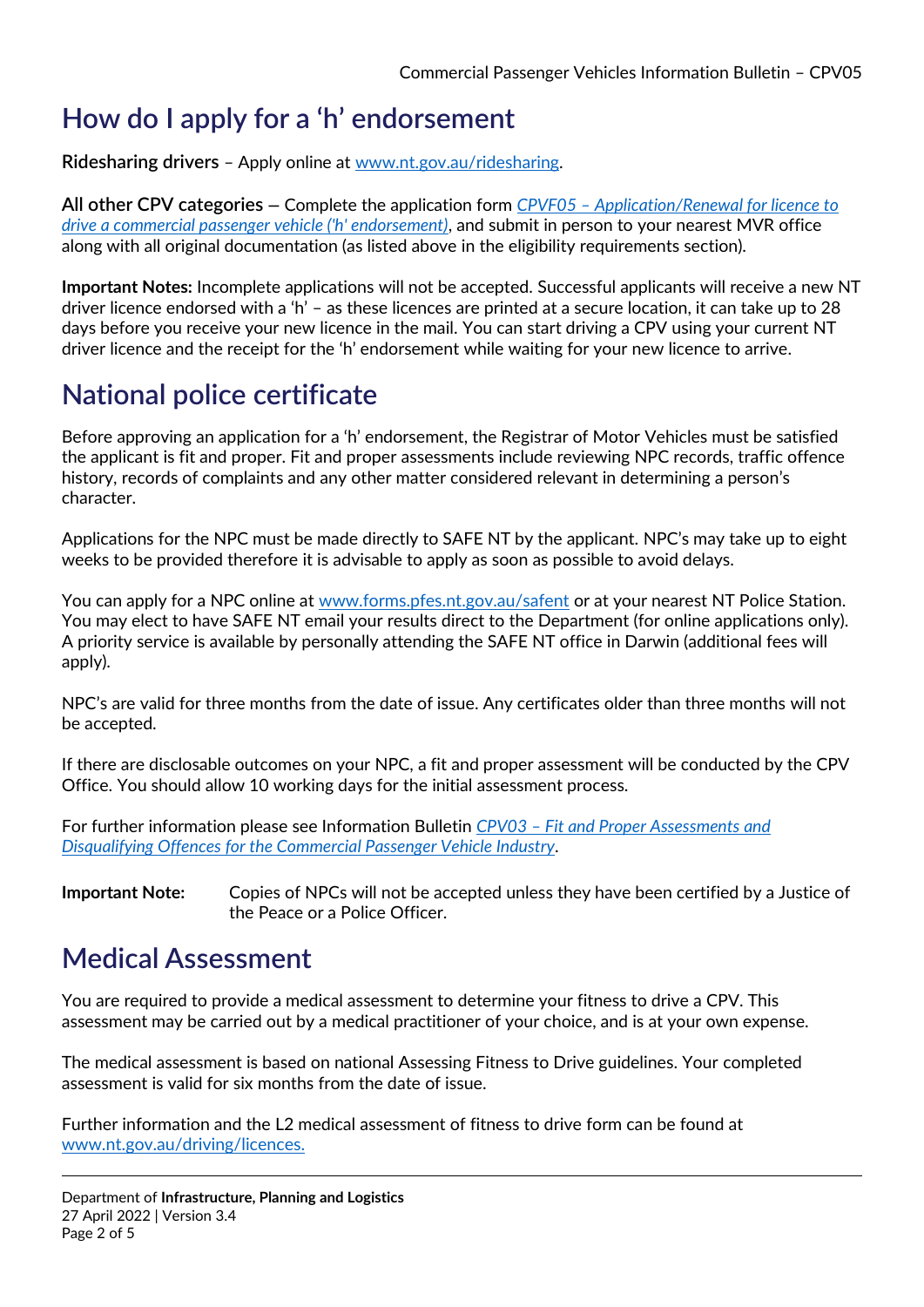## **Theory Test**

New applicants are required to pass the 'Hire and Reward' knowledge test. Please note that evidence of identity (e.g. driver licence) will be required when taking the test.

The theory test may be attempted up to one hour before closing time at all NT MVR offices. Bookings are not necessary to sit the test, however a fee applies for each attempt of the test, whether you pass or fail. If applying as a ridesharing driver, the theory test is available on-line through the application process.

Before attempting the theory test you may take an online [practice test](https://mvronlinetest.nt.gov.au/perception5/open.php) located on the MVR website.

Please note that if your 'h' endorsement has been expired for over 12 months you will need to re-sit and pass the theory test.

The 'Hire and Reward' knowledge test is based on information contained within the below Acts, Regulations, CPV Information Bulletins as well as general road rules:

- Commercial Passenger (Road) Transport Act 1991 Motor Vehicles Act 1949
- Commercial Passenger Minibus Regulations 1998 Limousine Regulations 2003
- Commercial Passenger (Miscellaneous) Regulations 1992 Tourist Vehicle Regulations 1992
- Motor Vehicle (Hire Car) Regulations 1985
- Passenger Bus Regulations 1992
- Special Function Vehicle Regulations 2003 [Driver Codes of Conduct \(CPV32\)](https://nt.gov.au/driving/industry/cpv-information-bulletins-forms)
- [NT Road Users Handbook](https://nt.gov.au/driving/licences/nt-road-users-handbook)
- 
- 
- 
- Taxis Regulations 1992
- Ridesharing Regulations 2017
- 

The above information is available on-line at [www.legislation.nt.gov.au.](http://www.legislation.nt.gov.au/) Information Bulletins and forms can be found on-line at [www.nt.gov.au/cpv.](https://nt.gov.au/driving/industry/cpv-information-bulletins-forms)

Current penalty unit amounts can be accessed on the Department of Treasury and Finance website [www.treasury.nt.gov.au.](http://www.treasury.nt.gov.au/)

#### **If you hold an interstate 'h' endorsement equivalent**

An interstate licenced CPV driver who is not a resident of the NT, but is a visitor to the NT, may drive a CPV in the NT for up to three months provided:

- the motor vehicle is one which the person is permitted to drive by the interstate licence and CPV driver authority; and
- the driver only drives a CPV that can be driven without holding a CPV ID Card, i.e. can only drive a motor omnibus, tourist vehicle, special passenger vehicle (excluding rideshare) and special function vehicle.

A person ceases to be a visitor to the NT and becomes a resident of the NT when that person:

- has resided in the NT for a continuous period of three months; or
- is issued a NT driver licence; or
- is issued with NT vehicle registration.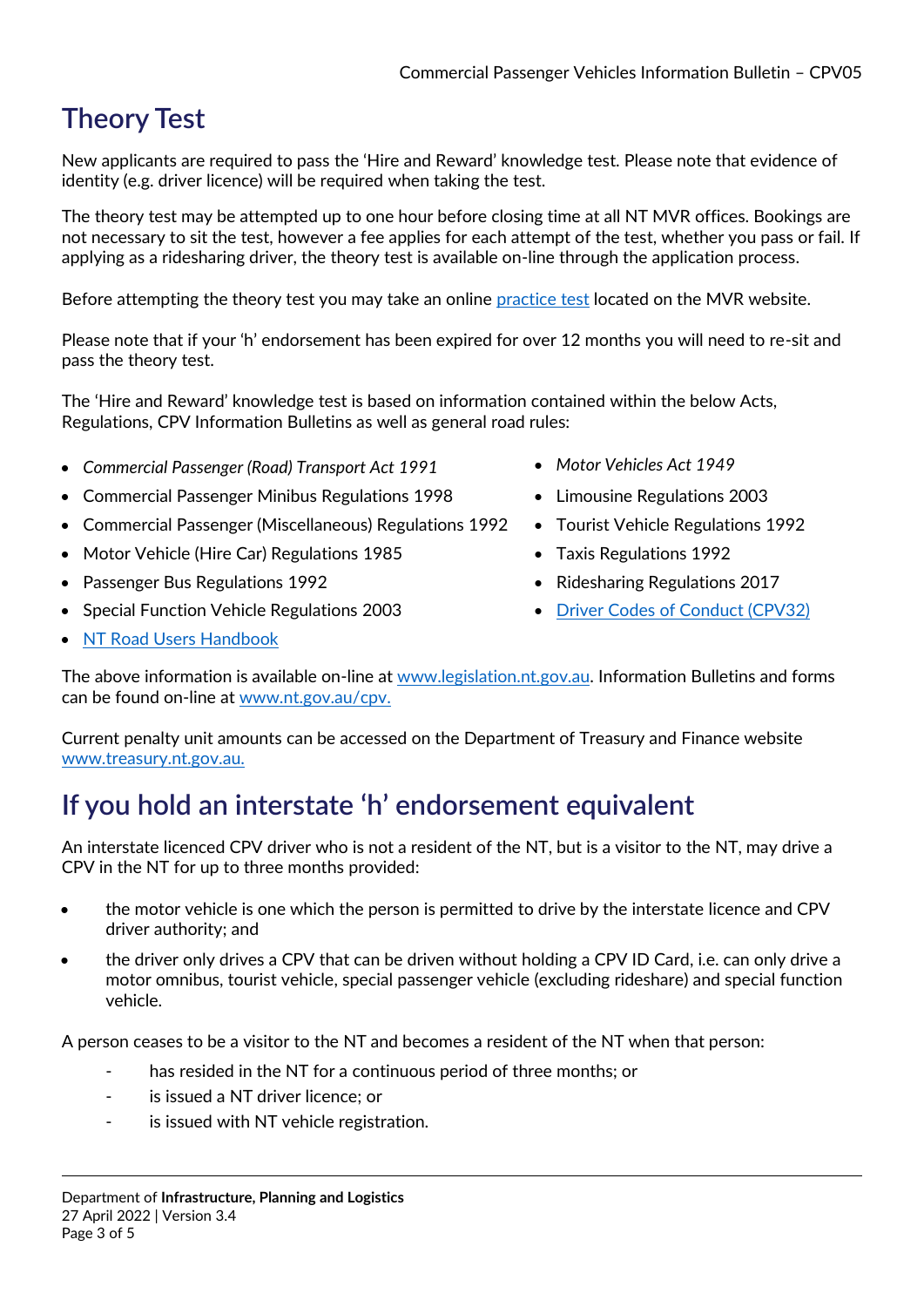Drivers who remain in the NT for longer than three months without transferring their interstate licence to the NT are deemed to be unlicensed.

#### **Recognition of an interstate authority to drive a commercial vehicle**

Applicants wishing to obtain recognition of their current interstate authority to drive a CPV:

- will be required to provide a current SAFE NT National Police Certificate;
- will be required to complete the *CPVF19 - [Request for Driver Authority Details](https://nt.gov.au/driving/industry/driving-a-commercial-passenger-vehicle) – Mutual Recognition [Application](https://nt.gov.au/driving/industry/driving-a-commercial-passenger-vehicle)*. The completed form will be sent to the relevant jurisdiction by MVR staff;
- may not be required to undertake the hire and reward knowledge theory test; and
- may be exempt from the requirement to provide a medical assessment, provided the last medical assessment conducted was in accordance with the current nationally agreed guidelines for assessing fitness to drive, and the period of validity does not exceed five years. Where doubt exists, a fresh medical assessment report will be required.

Only interstate CPV driver authorities that are equivalent to the NT 'h' endorsement can be recognised. Generally, the only equivalent interstate driver authority is for a public bus (motor omnibus).

An NT driver licence with a 'h' endorsement may be issued provided the above requirements are assessed as satisfactory. The 'h' endorsement may be issued for a maximum period of five years, or a lesser period to align with your next medical or fit and proper review.

#### **Renewal of 'h' endorsements**

The 'h' endorsement is valid for five years or a lesser period as determined by the Registrar of Motor Vehicles. To keep your 'h' endorsement current, you must compete and submit form CPVF05, along with a new medical assessment and NPC prior to expiry.

As a courtesy, renewal notices are sent out prior to the expiry date of your 'h' endorsement, however it is the responsibility for each 'h' endorsed driver to ensure their licence is current when driving.

As NPCs can take several weeks to be issued, you are encouraged to apply for these checks about eight weeks before the expiry date of your 'h' endorsement to ensure you have the necessary supporting documents available for renewal. Please note that your 'h' endorsement expiry can differ from your driver licence expiry.

If you do not provide a fresh SAFE NT NPC by the 'h' endorsement expiry date, your 'h' endorsement will expire and will be removed from your NT driver licence. You may re-apply at any time, provided all prerequisites have been met.

If your 'h' endorsement has expired for more than 12 months you must re-sit the theory test in addition to meeting all other requirements of a new application.